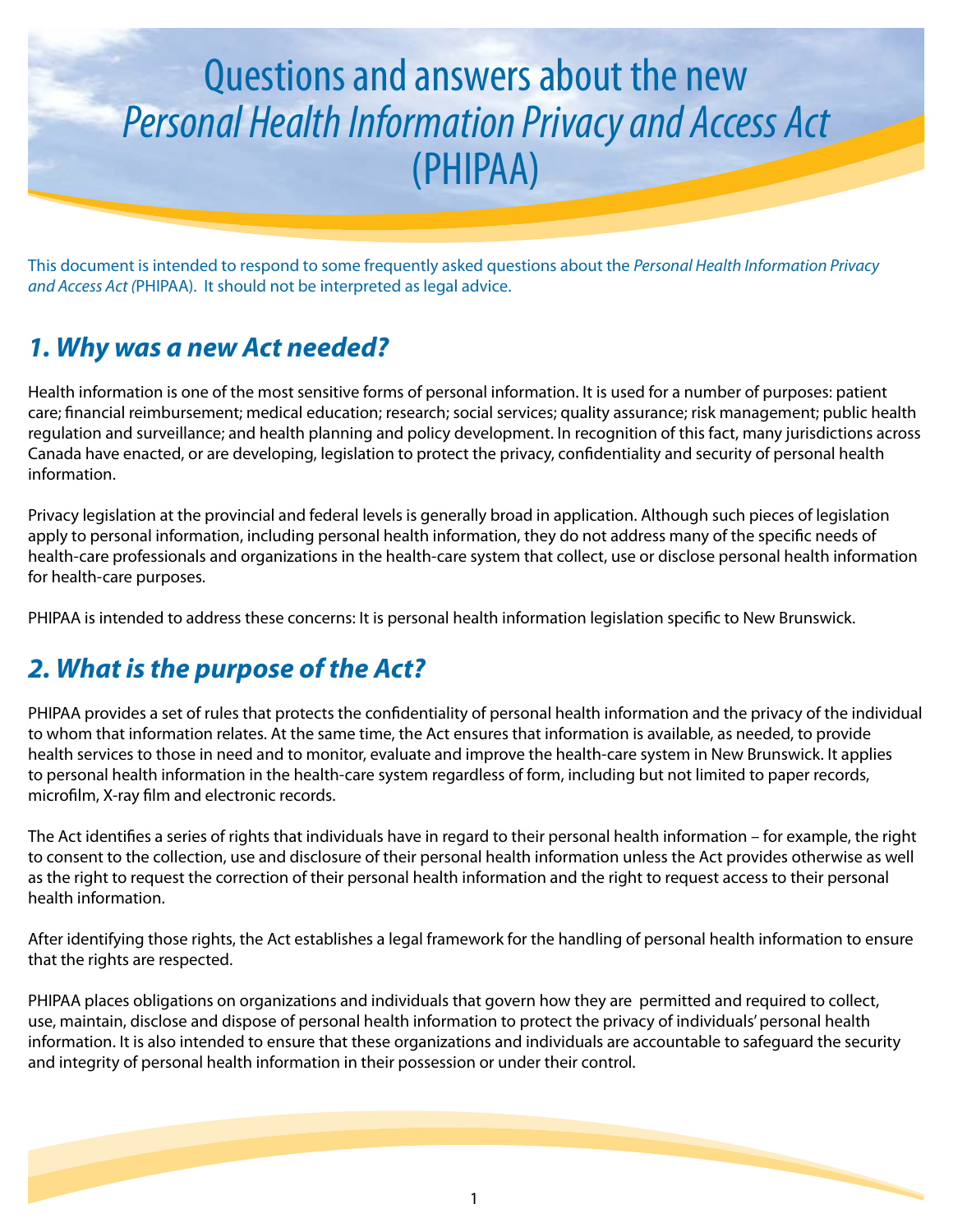# *3. Who must abide by the Act?*

#### **Custodians**

PHIPAA applies generally to a group of stakeholders throughout the health-care system and government referred to as "custodians." The Act defines a custodian as an individual or organization that collects, maintains or uses personal health information for providing or assisting in the provision of health care or treatment; in the planning and management of the health-care system; or in the delivery of a government program or service. Examples of custodians named in the Act and its regulations include:

- the Department of Health;
- regional health authorities;
- hospitals;
- health care providers (for example, physicians, dentists, nurses, pharmacists);
- public bodies (including but not limited to government departments and Crown corporations);
- WorkSafe NB;
- ambulance operators; and
- individuals or organizations known as information managers that manage personal health information on behalf of another custodian.

The law applies to any personal health information collected, used, stored, disclosed and maintained by custodians. Organizations and individuals wishing to confirm whether they are a custodian should consult the Act and regulations and/or their legal adviser.

#### **Information managers**

An information manager is a special type of custodian under the Act. An information manager is an individual or organization that processes, stores, retrieves, archives, disposes, de-identifies or otherwise transforms personal health information on behalf of the custodian. This includes, for example, any individual or organization that provides information management or information technology services for the custodian or an organization that provides records storage, archival or disposal services for the custodian with respect to personal health information.

Information managers are required to comply with the Act with respect to their handling of personal health information. In addition, an information manager will be required to enter into a formal written agreement with the custodian to whom the information management services are being provided which addresses the security and protection of the personal health information entrusted to them.

#### **Agents**

An agent is any individual or organization that acts for or on behalf of a custodian with respect to collecting, using, disclosing or maintaining personal health information. Examples of agents include:

- employees of the custodian such as a receptionists or assistants employed by a physician or other health-care provider;
- contract employees and volunteers; and
- organizations such as Clinidata and New Brunswick Emergency Medical Services Inc. that provide health care services on behalf of a custodian.

Agents will be required to comply with the Act and to sign a written agreement with the custodian to this effect.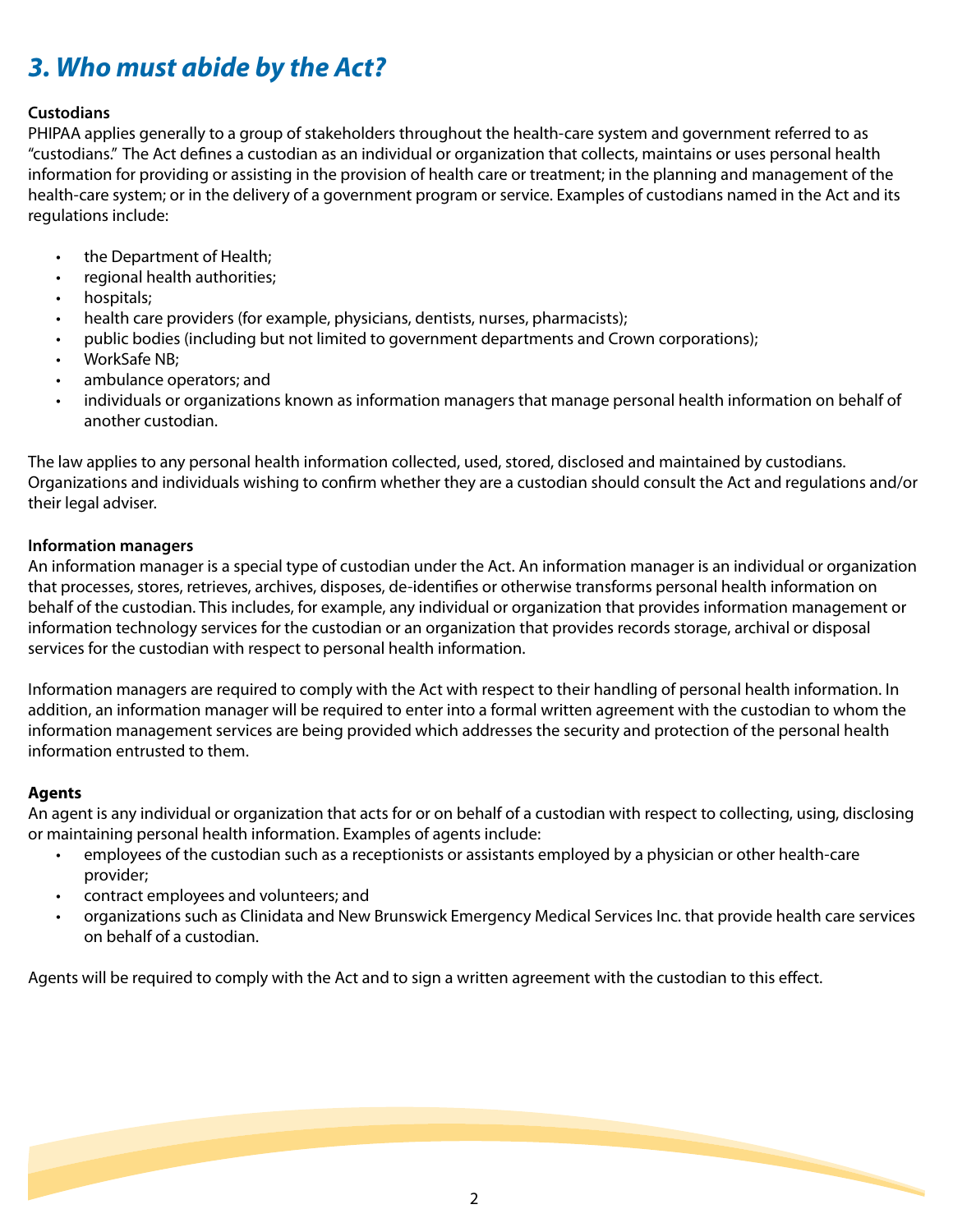# *4. What information will be covered by the Act ?*

PHIPAA applies to personal health information held by custodians, regardless of format. Personal health information is defined in part as identifying information about an individual pertaining to that person's mental or physical health, family history or health care history. This includes:

- genetic information;
- registration information, including the Medicare number of the individual;
- information about payments or eligibility for health care or health-care coverage;
- information pertaining to a donation by the individual of any body part or bodily substance;
- information derived from the testing of a body part or bodily substance of the individual; and
- information that identifies the individual's health care provider or substitute decision maker.

All parts of the Act apply equally to information regardless of form, including information that is oral, written or photographed. It applies to information recorded or stored in media such as paper, microfilm, X-rays and electronic records.

Examples of personal health information include:

- the medical record held by a physician;
- a patient record held by a hospital;
- X-rays and images of an individual;
- registration information (Medicare number and other information such as an individual's name and date of birth) held by the Department of Health to register individuals for insured services; and
- records of prescriptions filled by a pharmacist.

### *5. Will the Act apply whenever my personal health information is collected, used or maintained?*

No. When personal health information is collected, used or maintained by an individual or an organization for purposes other than health care or treatment, the planning and management of the health-care system, or for delivering a government program or service, the Act will not apply. Specifically excluded, unless otherwise stated in the regulations, are employers (both public and private), insurance companies, regulatory bodies of health-care providers and licensed or registered healthcare providers who do not provide health care. For example, life insurance companies may collect personal health information about an individual for processing an application for insurance, and employers may collect personal health information as part of mandatory routine medical exams or drug testing as a condition of employment. In these instances, the Act will not apply. The collection, use, and disclosure of an individual's personal health information may, however, be subject to other federal or provincial privacy legislation, depending on the circumstances.

### *6. Does the Act introduce restrictions on the collection and use of my Medicare card?*

Yes. The Act introduces restrictions on the collection and use of Medicare number, which is considered a type of personal health information. Henceforth, no person is entitled to require the production of, or collect or use a person's Medicare number except a person who requires its production, collection or use to provide health care; to verify the individual's eligibility to participate in a health-care program or receive a health-care service; or for the payment and management of the health-care system. Individuals have a right to refuse to provide their Medicare number to any person not authorized by the Act to require that it be produced or to collect and use it. The Act provides that any person who requests a Medicare number from an individual must advise this individual of his or her authority to do so.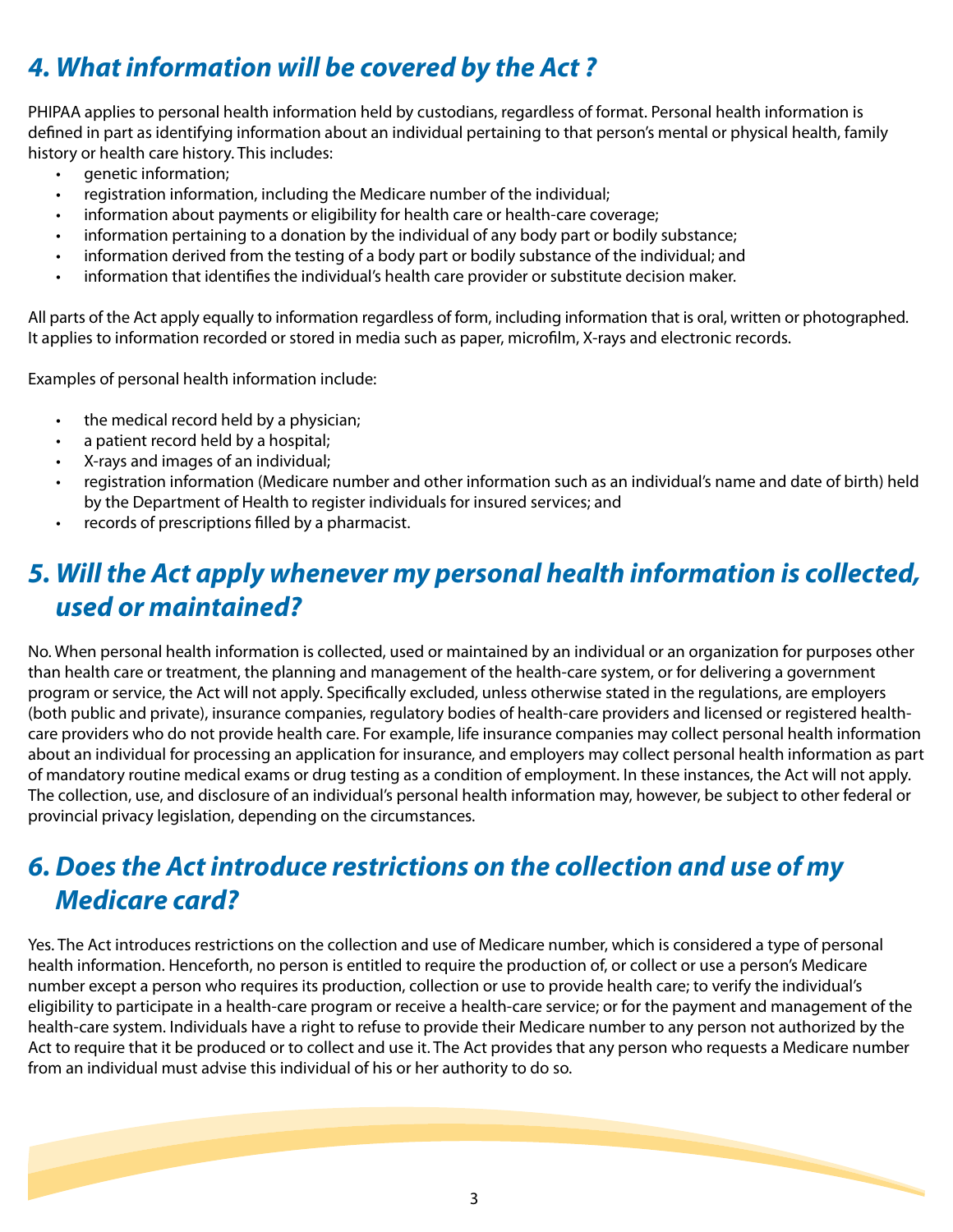# *7. What are the responsibilities of a custodian under the Act?*

The Act identifies several rules that custodians must follow in the collection, use, disclosure, secure destruction and protection of personal health information. Every custodian must:

- obtain consent to collect, use or disclose personal health information except in a limited number of situations, such as in the case of a health emergency. (Note that consent may either be express or implied. For the specific purposes of providing health services to an individual, the Act recognizes that consent is implied for sharing personal health information within the "circle of care" for the provision of health services to individuals). For more information about consent, refer to Question 8;
- only collect, use and disclose the minimum amount of information necessary to provide the service or benefit being offered;
- inform the individual about the intended use and disclosure of the information and ensure that there are policies in place to ensure the proper use and disclosure of information in accordance with the Act;
- establish and implement appropriate policies and practices that will protect the integrity, confidentiality, security and accuracy of personal health information;
- where outside service providers are used to process personal health information on the custodian's behalf, follow specific rules to ensure that this information is appropriately protected while it is processed at the other organization; and
- if identifiable personal health information about a person is stolen, lost or used contrary to PHIPAA, a custodian may be required to notify this person and the Access to Information and Privacy Commissioner.

### *8. How does the Act protect against improper use and disclosure of my personal health information?*

Disclosing personal health information is a sensitive issue. It is often essential to facilitate the provision of a health service. For example, a physician must disclose some personal health information to refer a patient to a specialist or to arrange for needed surgery. Yet disclosing personal health information also means revealing very private information about an individual to another person. Because this affects the privacy of the individual, the Act creates strict rules for disclosing personal health information.

The Act protects privacy by placing limits on the collection, use, disclosure, and destruction of personal health information. In particular:

- information can only be collected, used or disclosed by a custodian with the consent of the individual or for purposes permitted in the Act;
- a custodian must ensure that personal health information is only collected, used by or disclosed to those employees or agents who need to know the information to carry out the original purpose for which the information was collected;
- custodians must ensure that every collection, use or disclosure of information is limited to the minimum amount of information necessary to accomplish the original purpose for which the information was collected. For example, for the Department of Health to issue payment to a physician for a service provided to a patient, the department will only receive the minimum information required to know what to pay. The department will not have access to any other information contained in the records of the physician about that service; and
- when it is no longer required, personal health information must be destroyed in a secure manner in order to protect your privacy.

#### **Implied knowledgeable consent and the circle of care**

For the specific purposes of providing health care to an individual, a patient-centred, "circle of care" is created where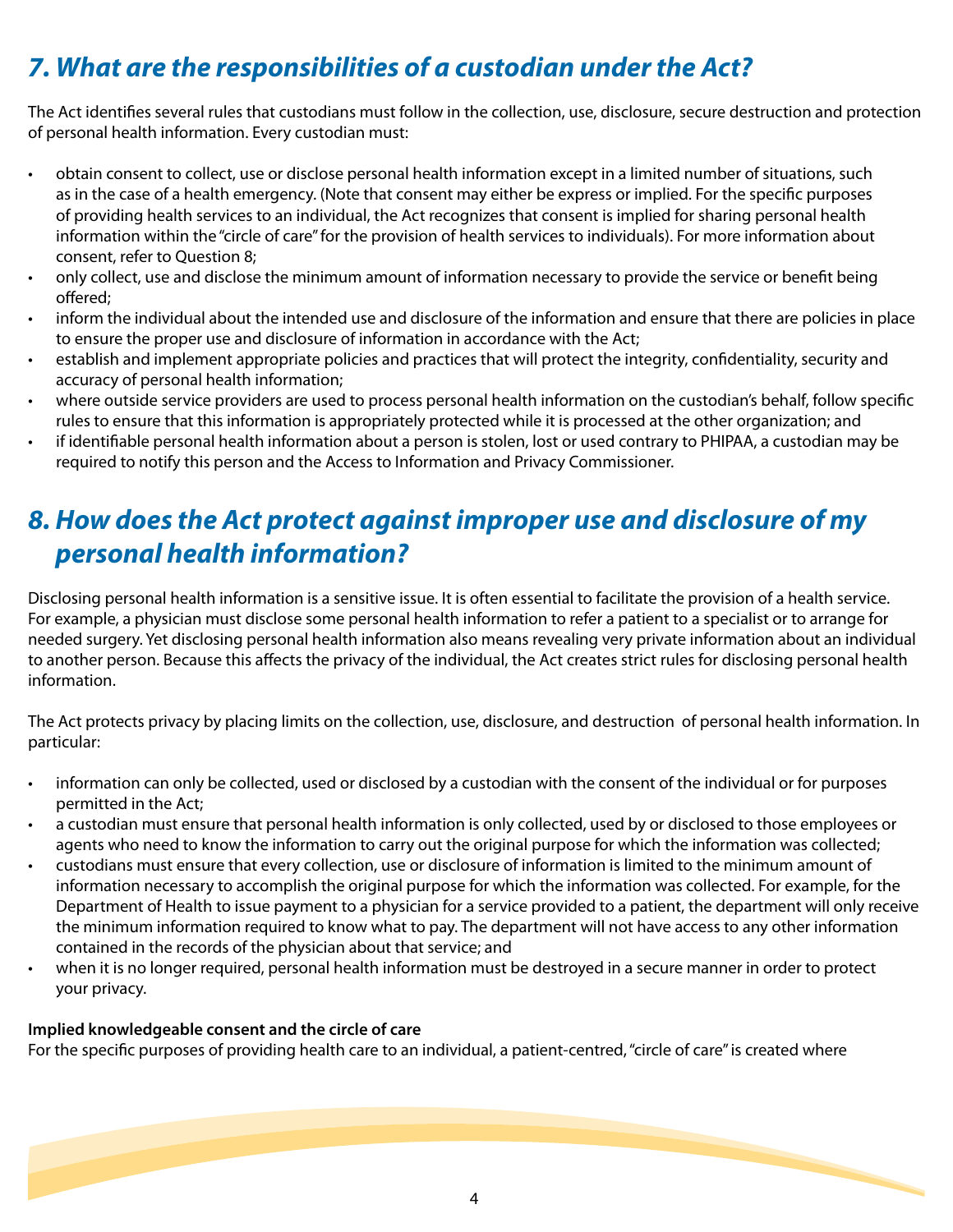information is appropriately shared for the provision of health services to the individual. The Act permits health-care providers to collect or use the individual's personal health information or to disclose that information to another custodian or person within this circle of care for providing health care to that individual only with that person's continuing implied knowledgeable consent.

For implied knowledgeable consent to exist, an individual must first have been informed about the purpose of the collection, use and disclosure; and he or she must be aware he or she has a choice to give, withhold or withdraw consent to the collection, use or disclosure of his or her personal health information in accordance with the Act.Where a custodian posts or makes readily available a notice describing the purpose of the collection, use and disclosure or provides the individual with such a notice, he or she will be considered to have been appropriately informed.

These provisions ensure that health providers who need to know pertinent information about a person to provide proper care and treatment are entitled to continue to use that information for those purposes as long as they have that person's continuing implied knowledgeable consent. For example, the Act permits the sharing of personal health information between a specialist and a family physician when a person is being treated in hospital as long as this person has been appropriately informed about how his or her information will be shared and understands his or her rights with respect to providing or withdrawing consent.

The Act creates strong "walls" of consent and security around the circle of care. For example, if an individual reveals personal information to hospital staff as part of the admittance procedure, consent for the use and disclose of the individual's personal health information will be considered to exist for the purposes of the visit to the hospital (as long as it is reasonable to assume that the individual knows the purpose of the collection and how the information will be used and disclosed for the provision of health care). Any use or disclosure beyond that requires express consent or must be based on an exception identified in the Act.

#### **Disclosure without consent in limited circumstances only**

PHIPAA provides limited circumstances when personal health information can be disclosed without consent. For example, if a custodian receives a subpoena to disclose personal health information to a court, consent of the individual is not required – the custodian must comply. For other purposes not provided for in the Act or otherwise provided for by law, the Act clearly states that the express consent of the individual must be obtained.

### *9. If a health custodian who collects and maintains my information outsources information technology or information processing functions, how can I be assured that my information is protected?*

The Act allows custodians to provide personal health information to an outside service provider (defined as an information manager under the Act) for processing, storing or destroying that information on its behalf or providing the custodian with information management or information technology services.

However, the Act requires custodians to follow specific rules to ensure that personal health information is appropriately protected while it is processed at the other organization. This includes requiring the information manager and the custodian to enter into and comply with the terms of a written agreement outlining the specific safeguards that an information manager must have in place to ensure the protection, security and confidentiality of the personal health information it manages on behalf of the custodian. Information managers must acknowledge that they are required to comply with the Act and, as such, are prohibited from disclosing any personal health information to which they are provided access. They must only use the personal health information for providing the services and not for any other uses.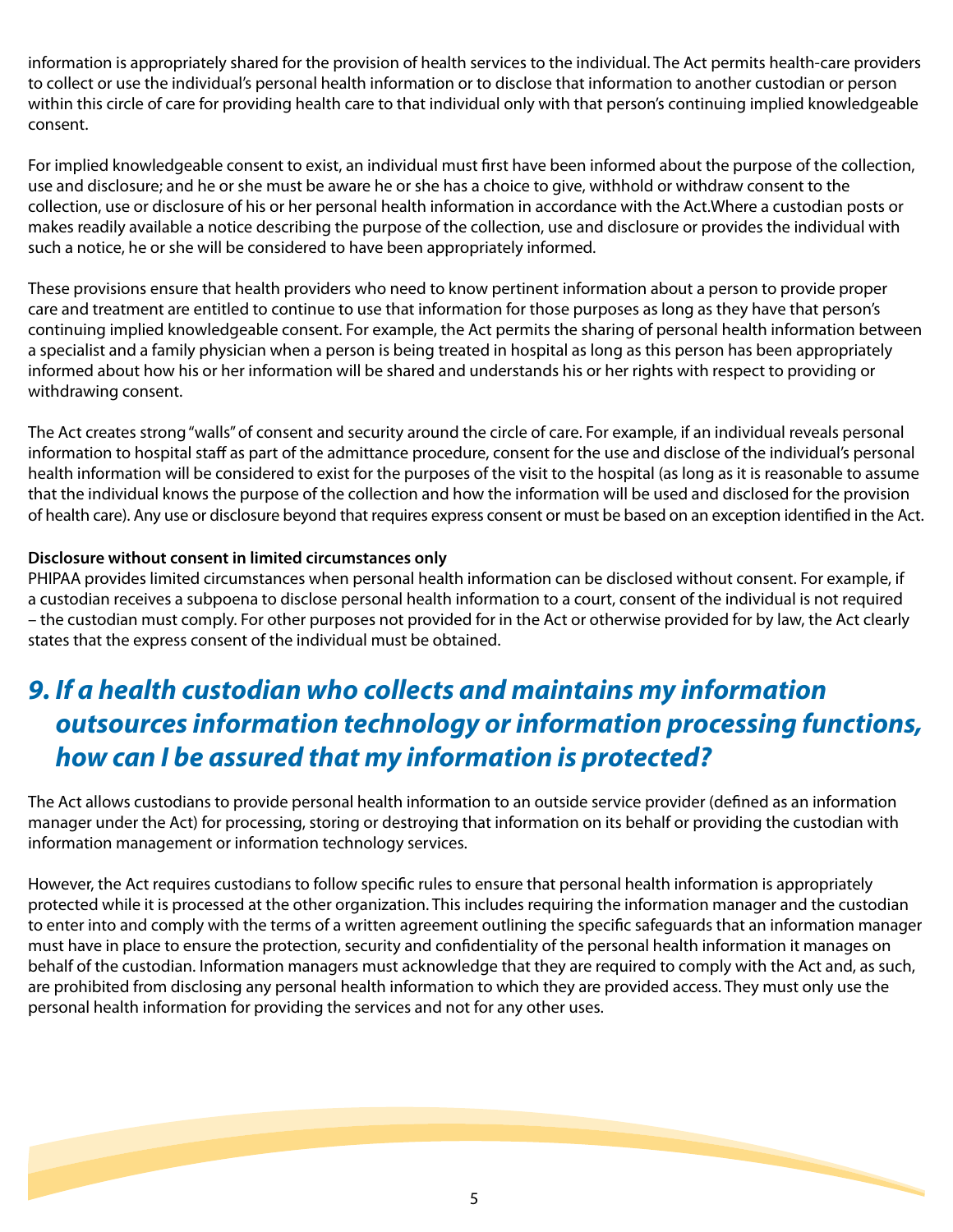# *10. Will this Act change the way my personal health information is protected?*

The Act builds on existing practice to improve the protection of personal health information. For example, the Act:

- standardizes information practices in the health-care system;
- gives individuals the right to request access to and corrections of their health information anywhere in the health-care system;
- adds legal limits to accessing and using personal health information. Even within the walls of a single organization or health-care facility, only those who need to know can access and use the information;
- places limits on the collection and use of Medicare numbers;
- designates an independent third party (the Access to Information and Privacy Commissioner) to investigate breaches and complaints about the treatment of personal health information and to oversee compliance with and education about the Act;
- requires that custodians adopt information practices including appropriate policies to ensure the security, confidentiality, accuracy and appropriate retention and destruction of personal health information;
- places stringent requirements on information managers who process or maintain personal health information on behalf of custodians, ensuring that the same level of protection is in place at these organizations or with these individuals as the custodians are required to comply with under the Act;
- ensures that individuals are informed if their personal health information has been lost, stolen or used inappropriately where it is reasonable to believe that their well-being or the provision of health care may be impaired and in cases that could lead to identification of the individual;
- establishes rules for the sharing of personal health information among custodians within an information network; and
- establishes very serious penalties for abuse of personal health information.

# *11. What are my individual rights under the Act ?*

PHIPAA identifies specific rights for individuals with respect to their personal health information. Your rights are important because they ensure that you will be involved in decisions about your personal health information.

You have the right to:

- be informed about the purpose for the collection and the anticipated uses and disclosures of your personal health information;
- withhold or withdraw consent for the collection, use and disclosure of your personal health information except in specific circumstances outlined in the Act;
- designate another person to make decisions about their personal health information;
- request to examine or receive a copy of your personal health information (which may be subject to a fee, as outlined in the Act and regulations);
- request correction of your personal health information once you have examined it;
- refuse to provide your Medicare number to any person or organization that collects the information as identification for a non-health service;
	- make a complaint to the Access to Information and Privacy Commissioner about:
		- a custodian's decision with respect to the individual's request to access or correct his or her record; or
		- a custodian's information practices if the individual believes that the custodian has collected, used or disclosed his or her personal health information contrary to the Act or failed to protect his or her personal health information.
- appeal or refer a matter to court; and
- be informed if your personal health information has been lost, stolen or otherwise inappropriately destroyed, disclosed to or accessed by an unauthorized person where it is reasonable to conclude that this could identify or otherwise harm you.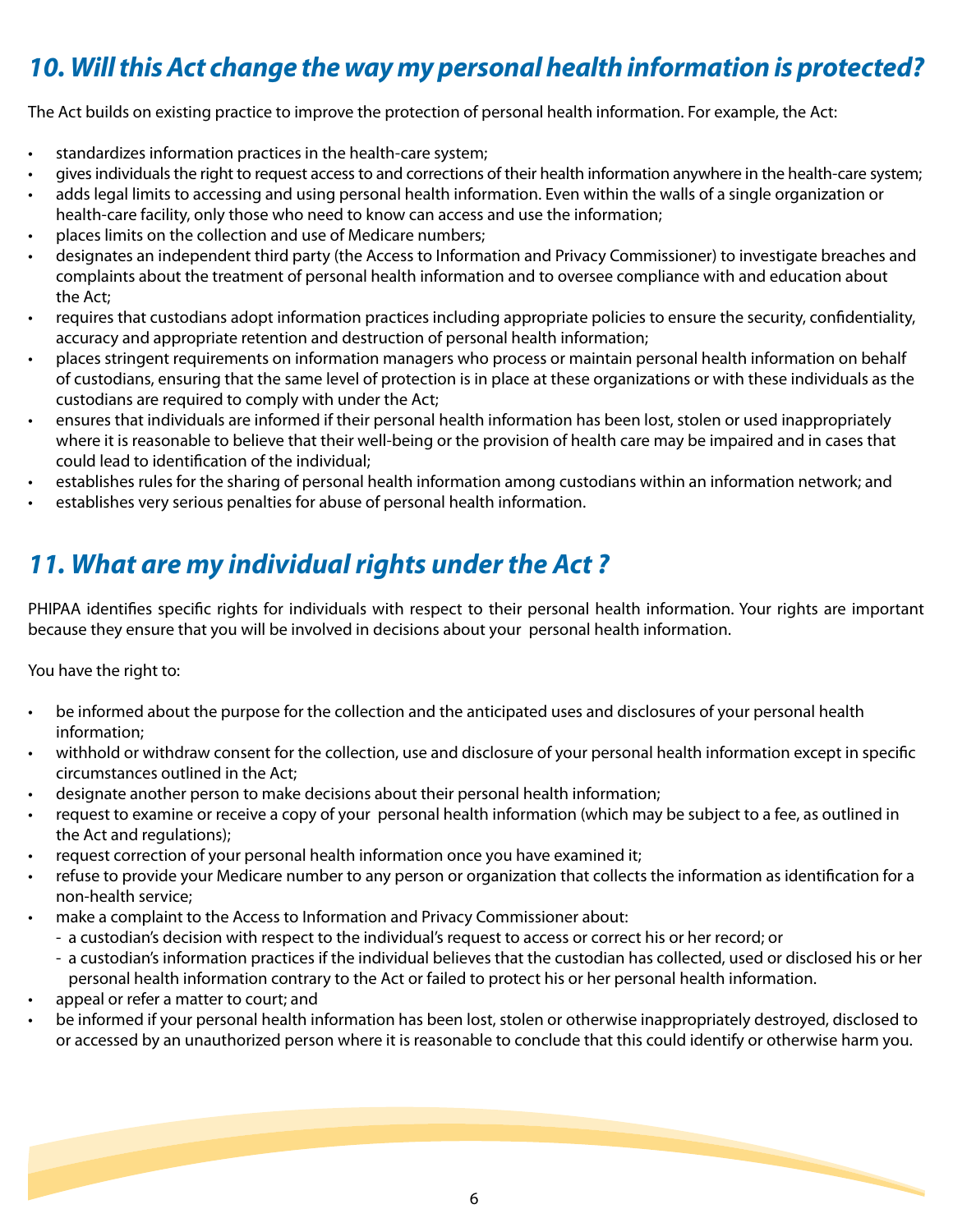# *12. How can I obtain access, or request a correction to, my personal health information record?*

You are entitled to request access to your information that you believe to be in the possession of a custodian. You will need to provide sufficient detail to permit the custodian to identify and locate the record(s) being sought. A custodian may require you to make your request in writing.

A custodian must generally respond to a request no later than 30 days after receiving it, unless the custodians needs an extension, in which case they must notify you. A custodian may require an extension if, for example, a large number of records has been requested or must be searched, or if more time is needed to consult with a third-party or another custodian. In some cases, a custodian may refer a request for access to another custodian if the information is maintained or was first collected by the other custodian.

In responding to a request, a custodian must:

- make information available to the individual for examination or provide a copy if it has been requested;
- inform the individual in writing if the information does not exist or cannot be found;
- inform the individual in writing if the request is refused, in whole or in part, for a specified reason. Where access is denied, reasons for denying access must be provided. Exceptions may include, for example, information that contains references to other individuals or information subject to solicitor-client or litigation privilege.
- if the individual does not agree with the custodian's decision, he or she has a right to file a complaint with the Access to Information and Privacy Commissioner or to refer the matter to court.

Depending on the nature of the request, the individual may be required to pay a fee.

If the individual believes there is an inaccuracy in the personal health information that a custodian holds about him or her, he or she may request that the custodian make a correction. If the request is approved, the custodian must make the correction to the records they maintain about the individual. If the request is denied, the custodian must provide the reasons and explain how the individual may request a review of the decision.

### *13. What is an information network? How will the Act protect the privacy of personal health information on an information network?*

The health-care system uses information technology to link the computer systems of two or more custodians to permit personal health information to be shared. This is referred to as an information network, the purpose of which is to facilitate patient care and to improve the planning and management of the health-care system. As an example, the Department of Health is the custodian of the Electronic Health Record, which has been designated as an information network.

Personal health information in an information network will be protected in a number of ways. The following facts are important to know:

- the minister of Health is accountable for designating information networks under the Act according to the terms of the legislation. As information networks are designated under the Act, information including their purpose and the nature of the information to be collected and used will be posted to the Department of Health's website;
- sharing of information within an information network is only permitted among health-care custodians within the circle of care and only for the specific purposes outlined in the Act. Therefore, the same rules apply to disclosure of personal health information regardless of whether the information is shared within or outside of an information network;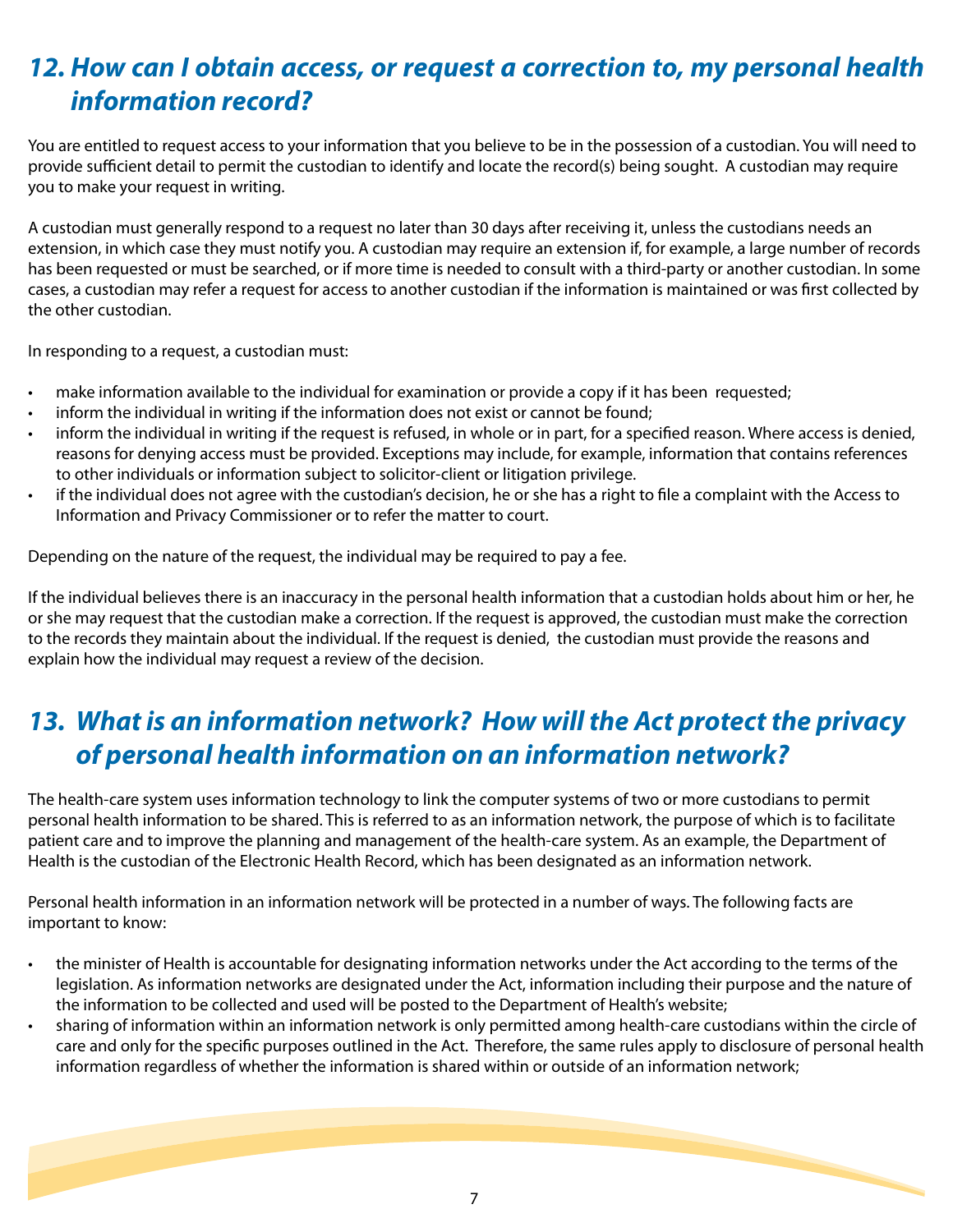- the custodian of the information network must ensure that only those individuals who need to know the information to accomplish the stated health-care purpose are provided access to the network;
- documentation must be in place regarding all aspects of information management for all health information systems designated as information networks;
- although a custodian is not required to obtain consent of the individual for creating and maintaining an information network, an individual may register a consent directive within an information network to prevent disclosure of your personal health information to a user who would otherwise have access; and
- applications for consent directives must be submitted in writing to the administrator of the information network and will be effective once registered in the information network. A consent directive may only be changed or revoked with written notice to the administrator. It is important to note that a consent directive will be applied to the entire content of an individual's record as opposed to specific parts of an individual's record within an information network.

### *14. Can anything override a person's expressed instructions not to disclose personal health information for health care purposes?*

The Act provides that a custodian is entitled to assume that they have the patient's implied knowledgeable consent to collect, use and disclose the individual's information for providing health care or assisting in the provision of care to the individual once they have clearly informed the individual of the purpose for the collection, use and disclosure; and once the individual is aware of his or her right to withhold or withdraw consent. Implied and knowledgeable consent will be considered to exist in these circumstances unless the custodian is aware that the individual has expressly withheld or withdrawn consent. An individual may expressly instruct a custodian not to make the disclosure or use by issuing a consent directive (as described above).

However, consent directives are of no effect against disclosures required by law or otherwise authorized under the Act, and so they may be overridden in certain circumstances. For example, the Act provides that a custodian may disclose personal health information about an individual, without consent, if the custodian believes on reasonable grounds that the disclosure is necessary for eliminating or reducing a significant risk of serious bodily harm to a person. A health-care provider may override an individual's consent directive if, in the judgment of the health-care provider, it is necessary to provide health care to the individual and the individual is unable to provide consent.

# *15. Can personal health information be disclosed for research?*

Personal health information can be an indispensable resource when conducting research to prevent disease or find new cures or treatments. The public benefits from reliable, ethical research can be significant; however, it cannot happen without proper steps to protect personal privacy. The Act sets out rules under which custodians can disclose personal health information for research. In particular, it requires all research proposals to be reviewed and approved by a recognized research review body. The Act provides for several criteria that must be assessed by the research review body in evaluating a research proposal including: obtaining consent of the individual(s) prior to the use and disclosure of his / her / their information unless it is impractical to do so; assessing whether disclosing de-identified information will serve the same research purpose as disclosing identifiable information; and assessing whether only the minimum amount of identifiable personal health information required for the research project is disclosed.

The Act also requires that the custodian, as a condition of being granted approval for the research project and the related disclosure of personal health information, enter into an agreement with the third party researcher in which the third party agrees:

• not to publish the personal health information requested in a form that could reasonably be expected to identify the individuals to whom the information relates;